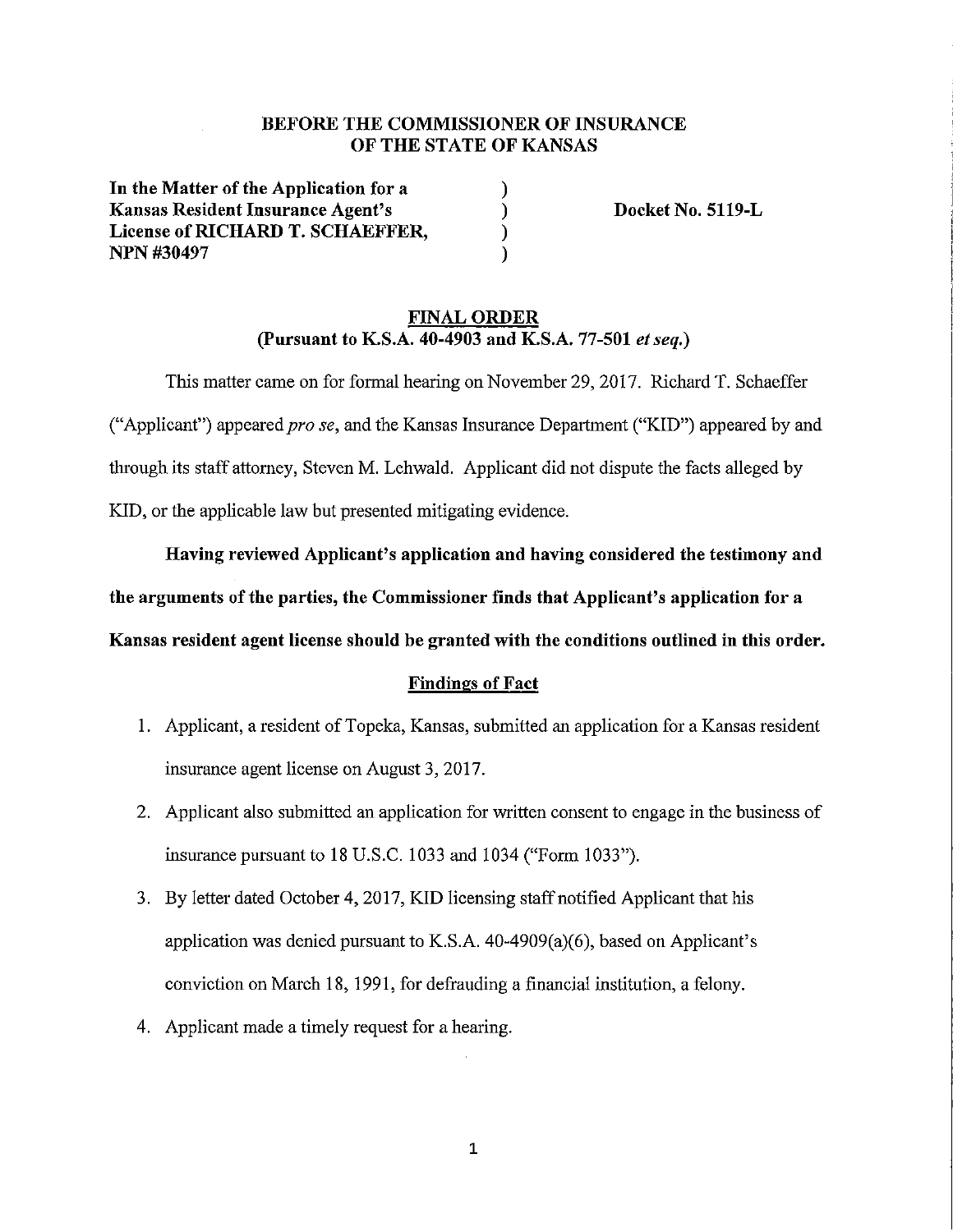- 5. The Presiding Officer is the Assistant Commissioner of Insurance acting on behalf of the Commissioner of Insurance as the agency head as permitted in K.S.A. 77-547.
- 6.

: March 18, 1991, U.S. District Court (KS), Case No. 91-20001-01, Defrauding a Financial Institution (felony).

- 7. Applicant testified that the crime occurred 27 years ago, that he accepted full responsibility and plead guilty, that he served 16 months in federal prison, that he repaid the money he took, and that he recognizes the seriousness of his crime and remains remorseful.
- 8. Applicant stated that he had been gainfully employed after his release from prison and that he has not violated the law on any other occasion.
- 9. Applicant testified that he is employed at Kansas Secured Title as a title examiner. He stated that he is not a closing officer and has no contact with financial transactions.
- 10. Applicant presented an affidavit from David Scott and called him to testify as a character witness. Mr. Scott testified that Applicant's work is stellar and that he is trustworthy.
- 11. Applicant presented a letter from Michelle Coffey, Director of Residential Title Production at Kansas Secured Title. She wrote that Applicant is a valuable employee and is an active contributor to community groups.
- 12. Nancy Strasburg, Assistant Director of the Producer Licensing Division at KID, testified that Applicant's 1033 application was denied because the crime was one of dishonesty.
- 13. Counsel for KID pointed out stated that although Applicant does not have access to money in his current position, he may in the future.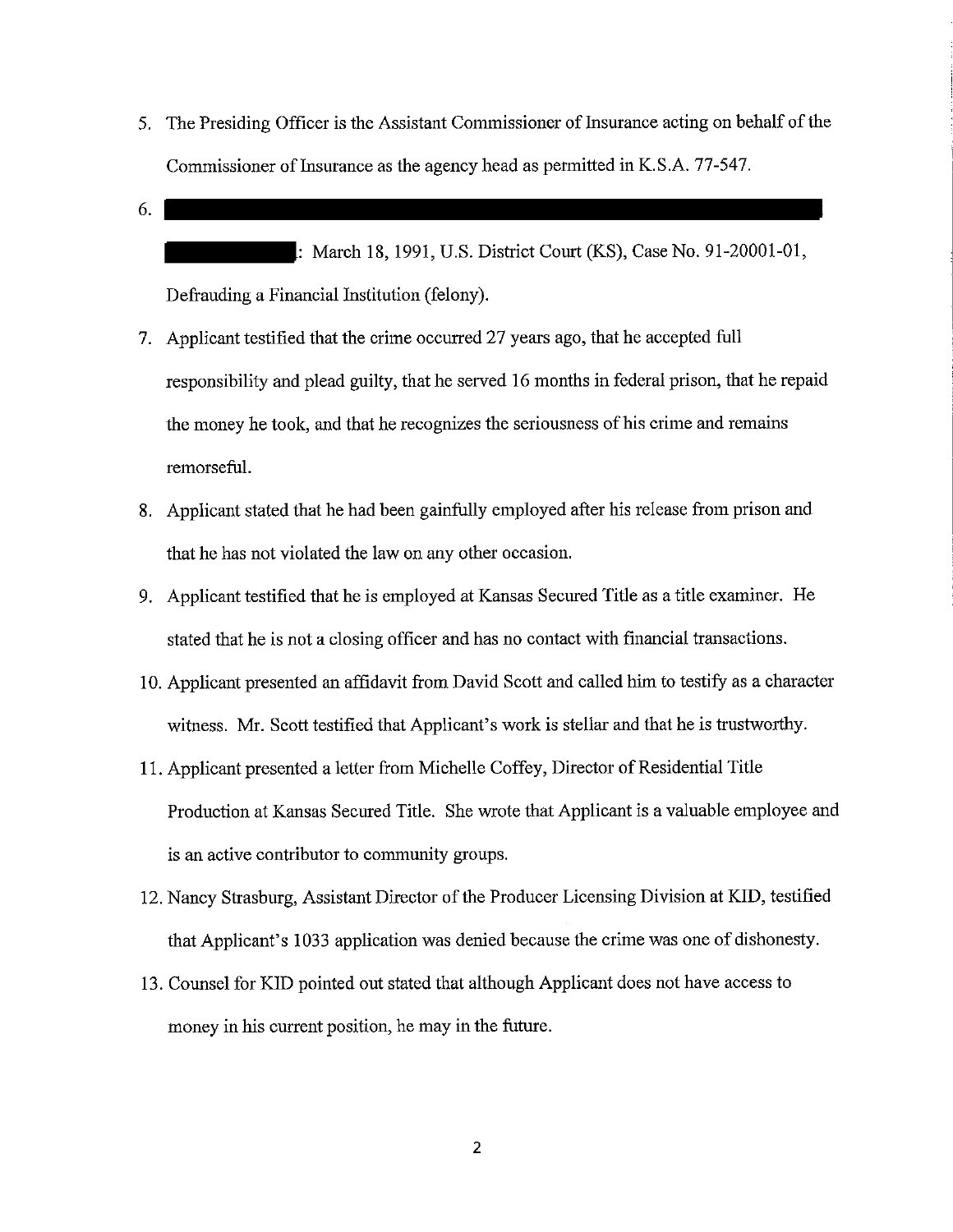#### **Applicable Law**

14. Before granting an application for a Kansas resident insnrance agent's license, the

Connnissioner has the statutory obligation to "determine that the applicant ... has not

committed any act that is grounds for denial pursuant to this section or suspension or

revocation pursuant to K.S.A. 40-4909 and amendments thereto." K.S.A. 40-4905(b)(2).

15. The Connnissioner may revoke, suspend, or deny the license of a person who has:

[p Jrovided incorrect, misleading, incomplete or untrue information in the license application ... [b Jeen convicted of a misdemeanor or felony ... and/or [u]sed any fraudulent, coercive, or dishonest practice, or demonstrated any incompetence, untrustworthiness or financial irresponsibility in the conduct of business in this state or elsewhere. K.S.A. 40-4909(a)(6) and (8).

16. 18 U.S.C. § 1033(e)(l)(A) provides, in relevant part:

Any individual who has been convicted of any criminal felony involving dishonesty or a breach of trust, or who has been convicted of an offense under this section, and who willfully engages in the business of insurance whose activities affect interstate connnerce or participates in such business, shall be fined as provided in this title or imprisoned not more than 5 years, or both. 18 U.S.C.  $\S 1033(e)(1)(A)$ .

17. U.S.C. §1033(e)(2) provides, in relevant part:

A person described in paragraph  $(1)(A)$  may engage in the business of insurance or participate in such business if such person has the written consent of any insurance regulatory official authorized to regulate the insurer, which consent specifically refers to this subsection. U.S.C. §1033(e)(2).

18. In exercising his discretion, the Connnissioner should take guidance from the

nonexclusive list of factors set out in K.S.A. 72-1397(b) to be considered by the Kansas

State Board of Education. Those factors are:

- The nature and seriousness of the offense or act;
- The conduct of the person subsequent to commission of the offense or act;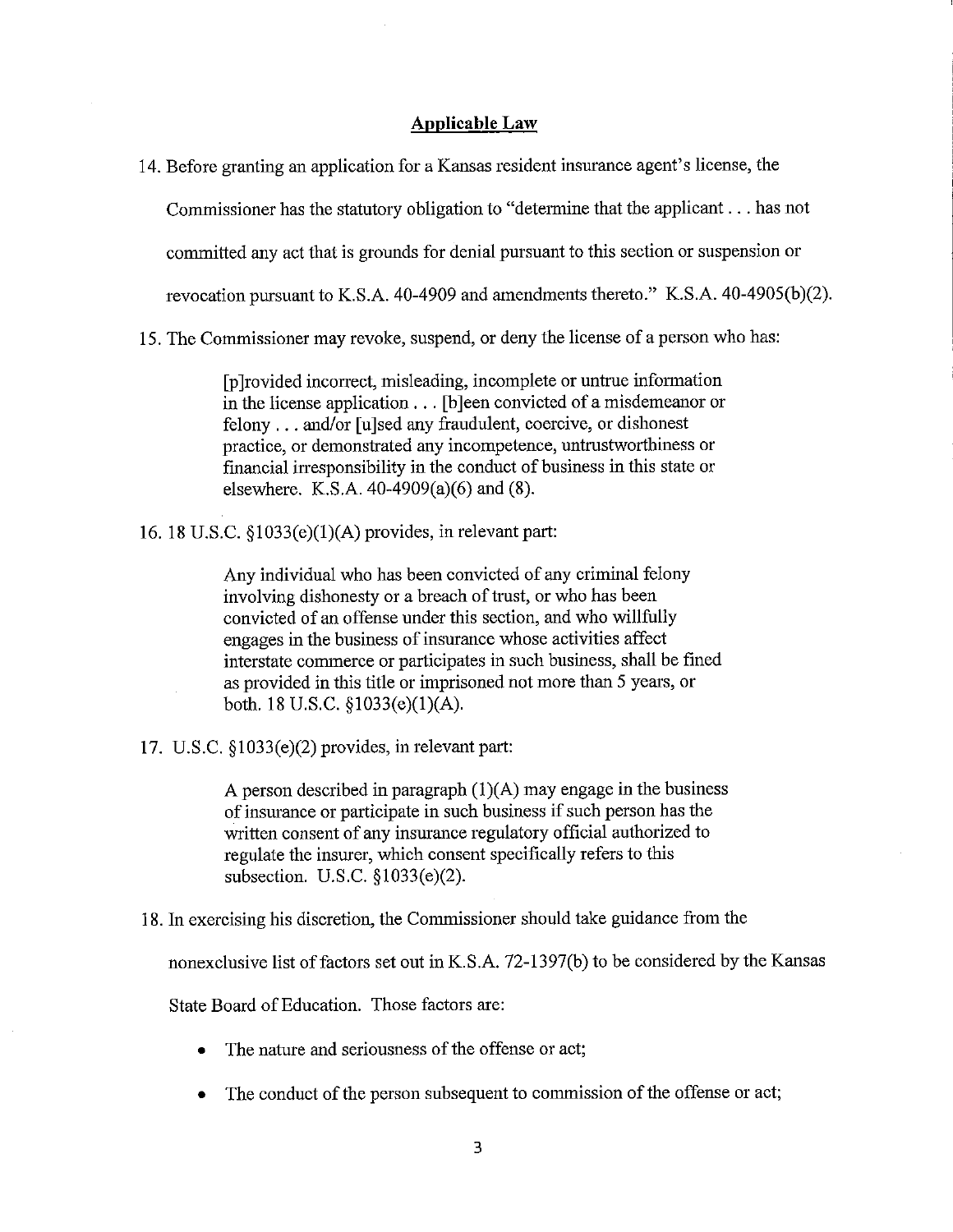- The time elapsed since the commission of the offense or act;
- The age of the person at the time of the offense or act;
- Whether the offense or act was an isolated or recurring incident; and
- Discharge from probation, pardon or expungement." K.S.A. 72-1397(c)(l)-(6).

The statutory factors are similar to the factors considered by other licensing authorities such as for medicine and law. The Kansas Supreme Court held that the same factors applied in considering reinstatement to practice law were equally relevant to the practice of medicine. *Vakas v. Kansas Bd. of Healing Arts,* 248 Kan. 589,600, 808 P.2d 1355, 1364 (1991). In *Vakas,* the Court stated:

The factors include: (1) the present moral fitness of the petitioner, (2) the demonstrated consciousness of the wrongful conduct and disrepute which the conduct has brought to the profession, (3) the extent of petitioner's rehabilitation, (4) the seriousness of the original misconduct, (5) conduct subsequent to discipline, (6) the time which has elapsed since the original discipline, (7) the petitioner's character, maturity, and experience at the time of the disbarment, and (8) the petitioner's present competence in legal skills. *Vakas,* 248 Kan. at 600, quoting *State v. Russo,* 230 Kan. 5, 12,630 P.2d 711 (1981).

These same factors are relevant to guide the Commissioner in determining

whether an applicant should be granted or denied a license after conviction of a crime.

19. Pursuant to K.S.A. 77-526(a), the Assistant Commissioner of Insurance acting on behalf of the Commissioner of Insurance as the agency head, as provided in K.S.A. 77-547, is empowered to render a Final Order.

## **Policy Reasons**

20. Before issuing a Kansas resident insurance agent license, the Commissioner must determine that the applicant is qualified and has not committed any act that would be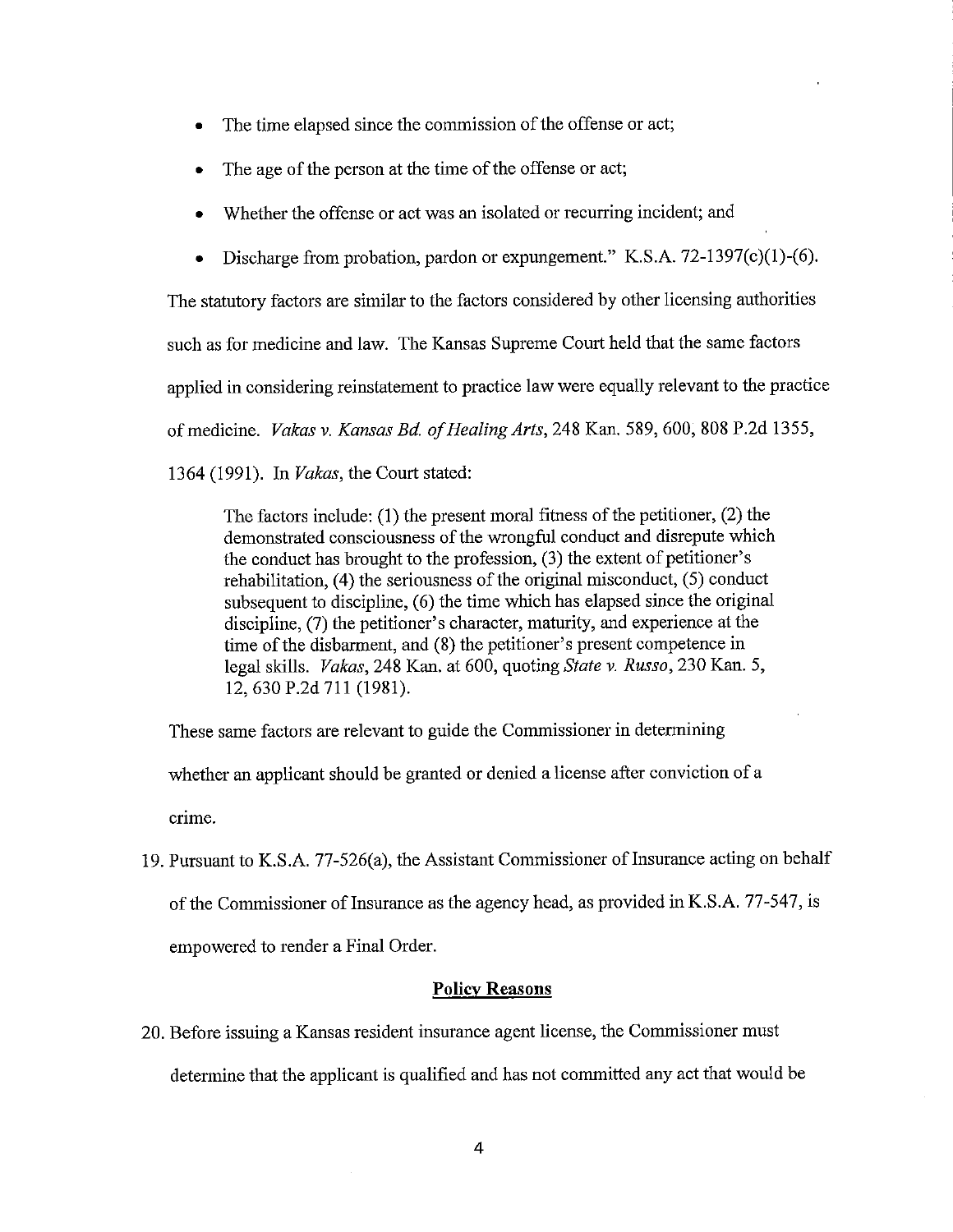grounds for denial, suspension, or revocation. K.S.A.  $40-4905(b)(2)$ . Further, the Commissioner is charged with licensing, or continuing to license, persons or entities to sell, solicit, or negotiate insurance in the state of Kanas only if their conduct indicates they are both qualified and trustworthy.

#### **Conclusions of Law**

- 21. The Commissioner has jurisdiction over Applicant as well as the subject matter of this proceeding, and such proceeding is held in the public interest.
- 22. The Assistant Commissioner of Insurance is acting on behalf of the Commissioner of Insurance as the agency head and is empowered to render a Final Order.
- 23. Applicant could be denied a license pursuant to K.S.A. 40-4909(a)(6) because he has been convicted of a felony.
- 24. Applicant's conviction of defrauding a financial institution in 1991 is a felony involving dishonesty or a breach of trust within the meaning of 18 U.S.C.  $\S 1033(e)(1)(A)$ .
- 25. Accordingly, Applicant cannot engage in the business of insurance without the written consent of the Commissioner pursuant to  $18$  U.S.C.  $\S 1033(e)(2)$ .
- 26. The Commissioner has discretion to find that the circumstances do not require denial of the license and to grant the written consent required by 18 U.S.C.  $\S 1033(e)(2)$ .
- 27. The Commissioner has considered the *Vakas* factors most favorable to Applicant, specifically that Applicant admitted the crime and pleaded guilty, he paid his debt by serving a prison sentence, he committed the crime 27 years ago when he was a young man, he has had no other violations of the law, he has a good work record, he has served the conununity, and he recognizes the wrongfulness of his actions and is remorseful.

5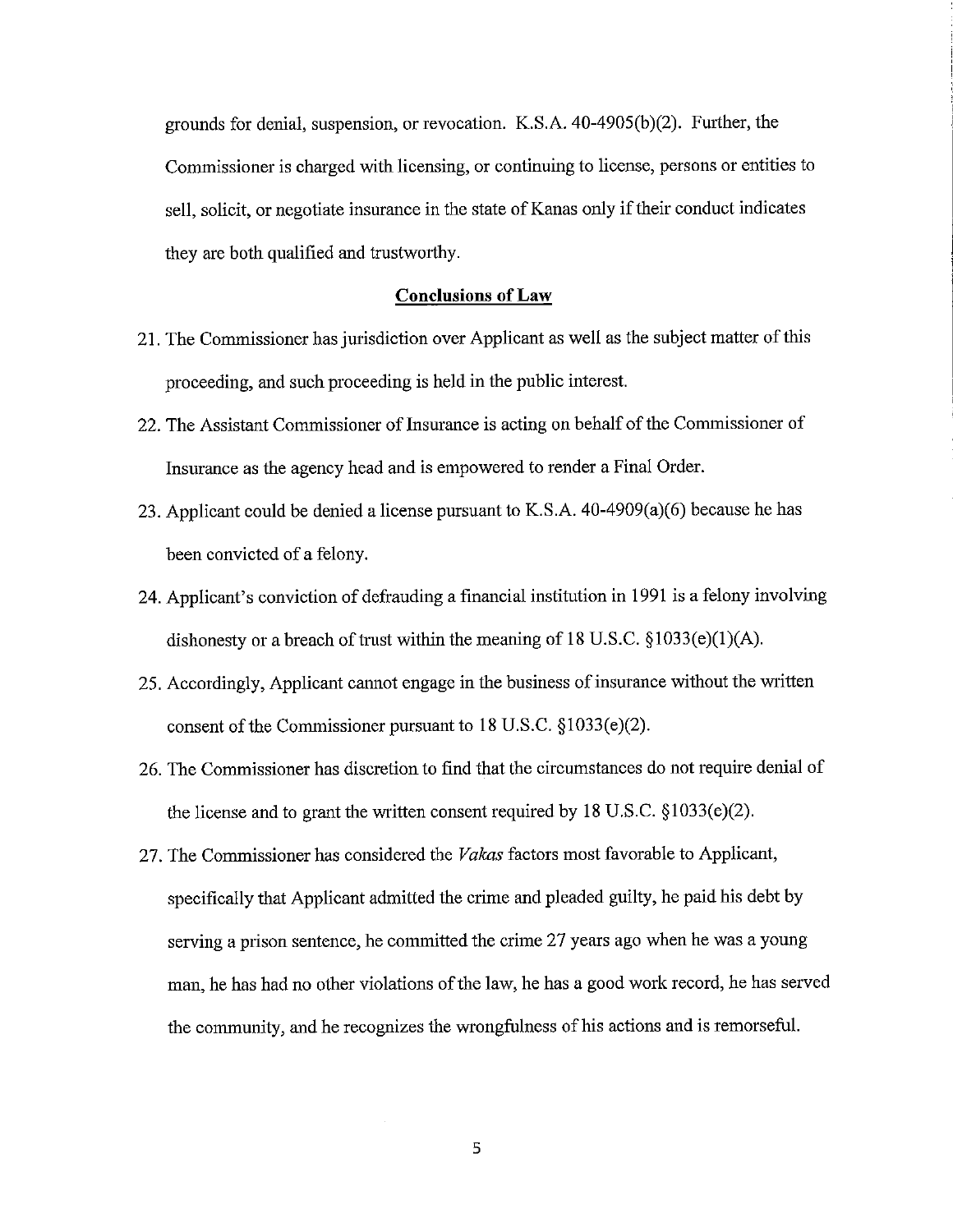- 28. The Commissioner has also considered the *Vakas* factors that weigh most heavily against Applicant, chiefly the nature of the offense.
- 29. The Commissioner has concluded that conditions can be imposed such that Applicant does not pose a danger to the public, if he is granted a Kansas resident insurance agent's license.

# **IT IS THEREFORE ORDERED BY THE COMMISSIONER OF INSURANCE THAT:**

- 30. **Pursuant to 18 U.S.C. §1033(e)(2), Richard T. Schaeffer may engage in the business of insurance as a title examiner, and only in such capacity, subject to the terms and conditions of this Order, which terms and conditions are necessary and sufficient to ensure that Applicant engages in the business of insurance in a manner that is not reasonably likely to cause harm to the public, policyholders, or the industry.**
- 31. **This written consent is conditioned upon Richard T. Schaffer remaining in the same or similar job as a title examiner with the same duties and shall not be involved in closings or manage escrow accounts. A change in job duties will necessitate the filing of a new request for written consent.**
- 32. **In the event that Richard T. Schaffer has assumed significantly different job duties and has not so informed KID or violates any conditions of the Order, this consent shall immediately terminate.**
- 33. **Richard T. Schaffer shall pay investigative and hearing costs in the amount of \$500.00.**
- 34. Applicant shall maintain supervision by a licensed Kansas resident agent in good standing.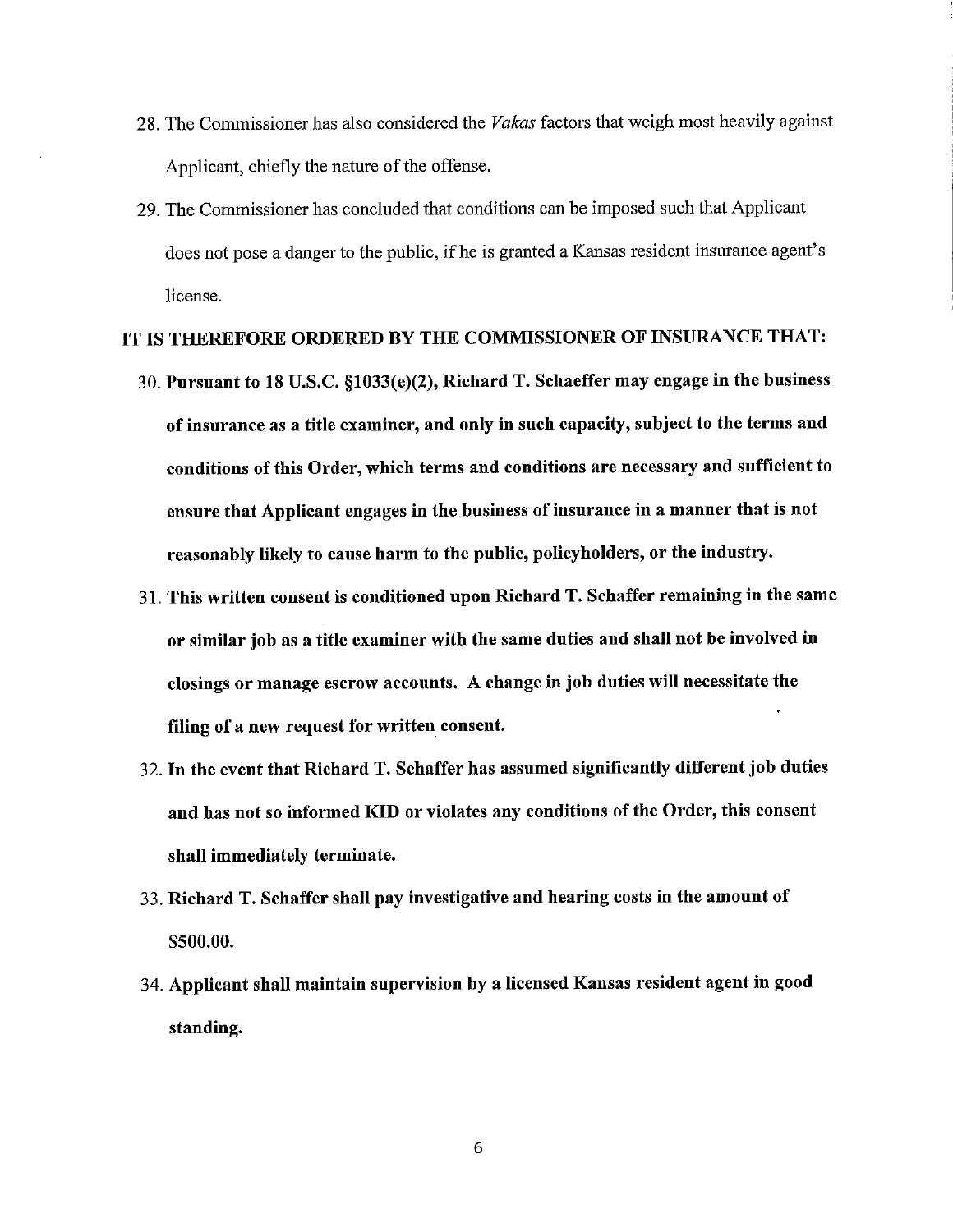- 35. Applicant shall not act as a title examiner or work in the business of insurance until such time as he has paid the investigative and hearing costs and the supervisor has filed written notice that he or she will supervise Applicant and will report any misconduct of applicant. This notice and any reports should be addressed to Steven M. Lehwald, **KID** Staff Attorney.
- 36. Any report of misconduct or violation of this order by any person or entity will result in immediate suspension of Applicant's license pending a hearing on the merits of the report, which shall be scheduled within 30 days of the effective date of any suspension order.
- 37. Effective on the date of this Order, Applicant shall report within seven (7) calendar days any event required by K.A.R. 40-7-9 to be reported to KID.
- 3 8. Licensee shall disclose the existence of this order to any company or licensing authority as a disciplinary action involving the license.
- 39. The KID shall issue a Kansas resident insurance agent license to Richard T.

Schaffer upon receipt of costs and written notice of supervisor.

IT IS SO ORDERED THIS  $\frac{\partial A}{\partial N}$  DAY OF DECEMBER 2017, IN THE CITY OF TOPEKA, COUNTY OF SHAWNEE, STATE OF KANSAS.



Ken Selzer, CPA Commissioner of Insurance

BY:

Shufi

Assistant Commissioner Hearing Officer